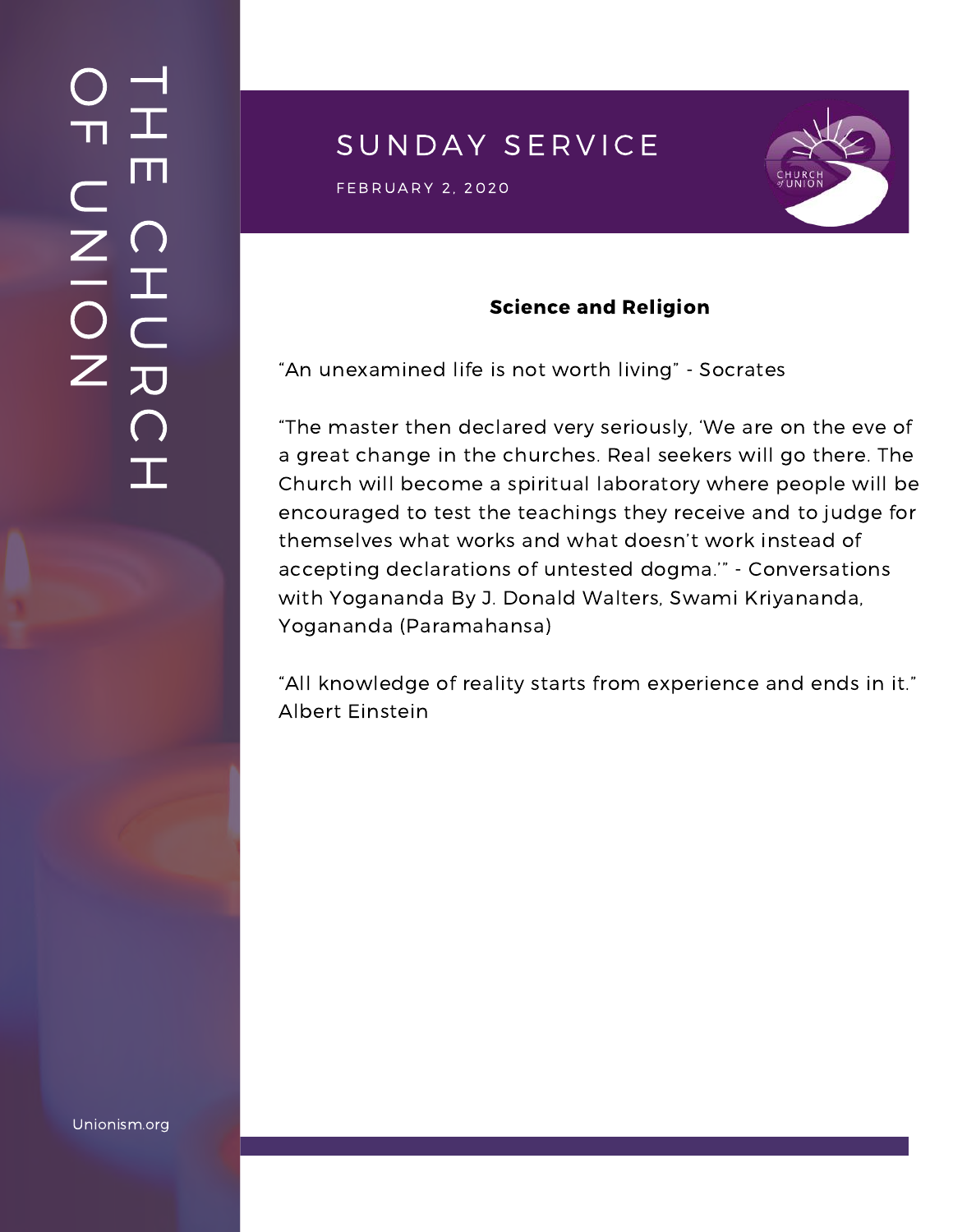# SUNDAY SERVICE

 $\mathsf{FEBRUARY\ 2,\ 2020}$ 



From the following article in 1933 [yoganandacommunity.com/new-awakening-churches](https://www.yoganandacommunity.com/new-awakening-churches-paramhansa-yogananda/)paramhansa-yogananda

#### "A NEW AWAKENING IN THE CHURCHES:

Science is progressive. Religion is stationary. Science is constantly producing new inventions because it is based on the laws of reason. Religion remains stagnant because it is based on untested beliefs. The scientist uses impartial reason to explore the universal laws of Nature. Religion uses reason to defend, but not to question, its basic assumptions. Reason, as used by the churches, is not a means of discovering truth, but of obscuring it.

Ancient India built the biggest, most gorgeous temples in the world. In time, most of these became marts for worldly priests to shear the pilgrims of their money. But India is now undergoing a new phase in its evolution. It is pruning away the dead growth. In little, secluded hermitages unmarked by any religious trademark, real spiritual teachers, who live the life, are testing the worthwhileness of spiritual teachings in the lives of sincere seekers.

Churches should adopt universal names such as, "Temple of Truth," "Church of Wisdom," "Church of New Awakening," "Church of Scientific Religion," or "Church of God." If their outlook were more universal, they would cease wasting time competing against one another, and would concentrate instead on winning people from spiritual ignorance to universally beneficial ways of living."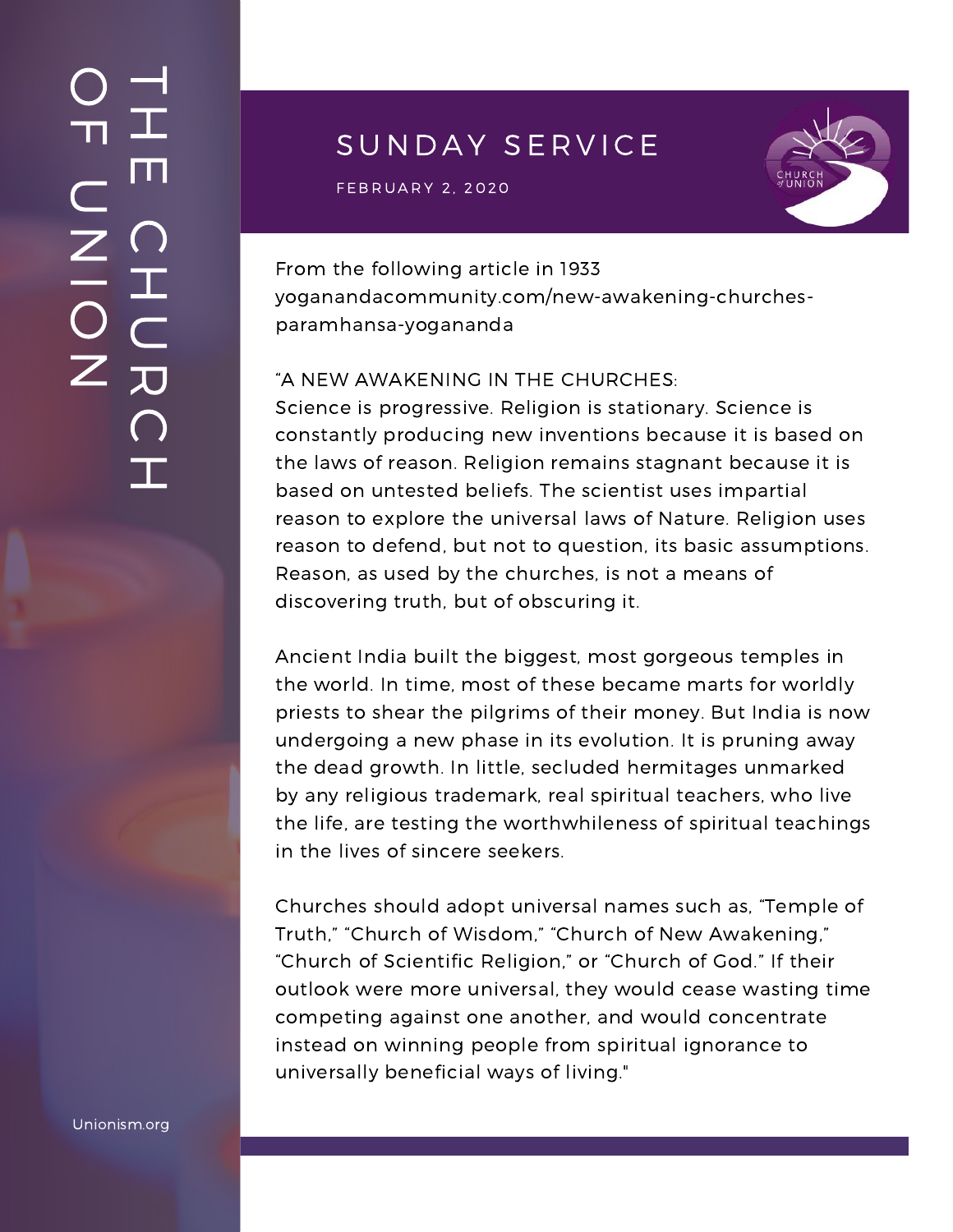# SUNDAY SERVICE

 $\mathsf{FEBRUARY\ 2,\ 2020}$  and  $\mathsf{SFRURY}$  and  $\mathsf{SFRURY}$  and  $\mathsf{SFRURY}$ 



#### **The Scientific Method (as stated by Shaleia):**

1) Formulate a question

2) Hypothesis - one or more predictions are tested for further testing

3) Prediction - determining the results of the hypothesis, one or more predictions are selected for further testing 4) Testing - experience to get your data, experiments to determine whether observations of the real world agree with or conflict with the predictions derived from the hypothesis. Experiments should be designed to minimize possible errors, increases reliability of results 5) Analysis - after performing the experiment and you have consistent data, you can determine the results and determine what your next action steps are 6) Once you have evidence of your experiment and have consulted new experiments, a new question can be asked, and you can go deeper 7) Draw a conclusion

*"A NEW AWAKENING IN THE CHURCHES: Science is progressive. Religion is stationary. Science is constantly producing new inventions because it is based on the laws of reason."*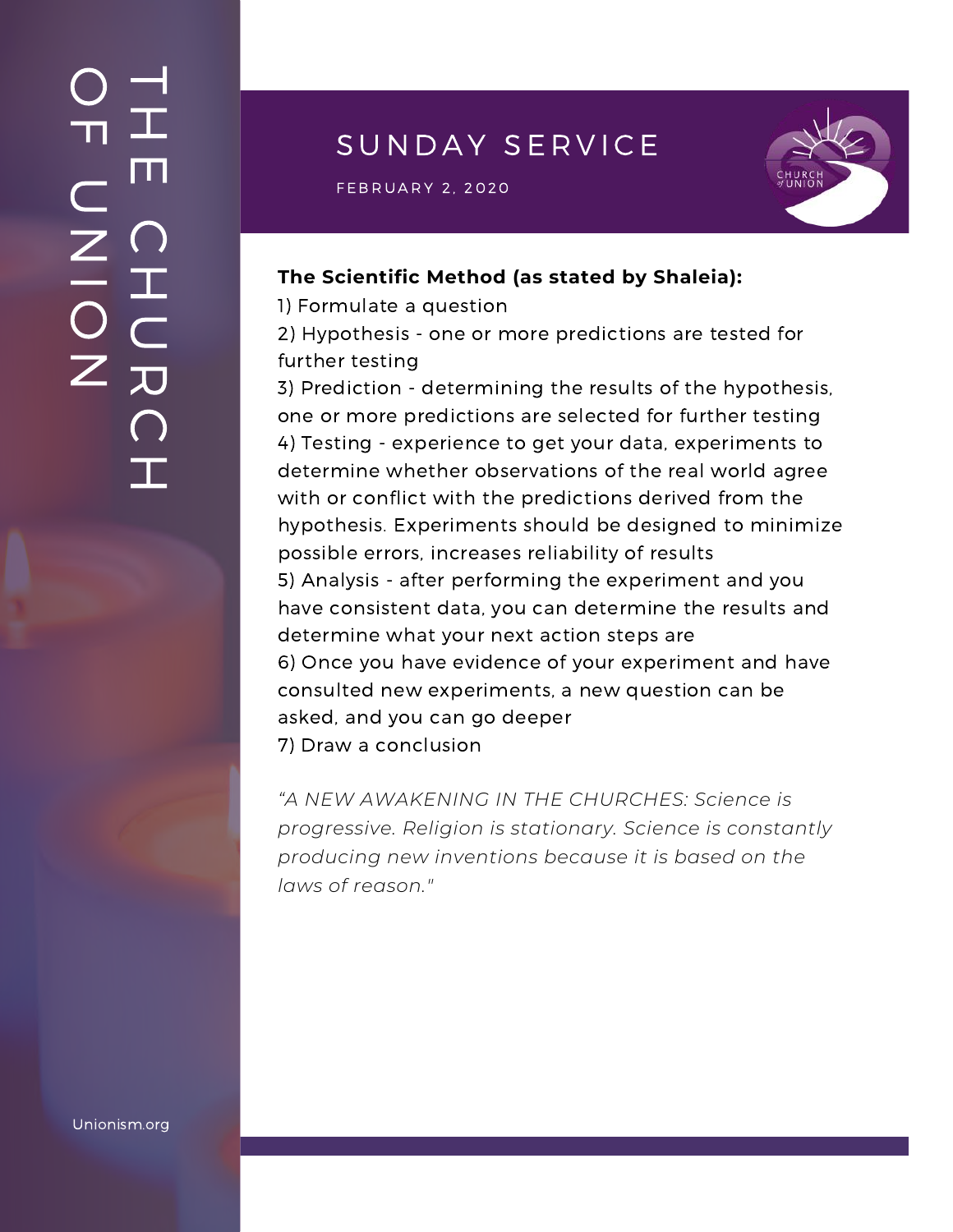## SUNDAY SERVICE

 $\mathsf{FEBRUARY\ 2,\ 2020}$  and  $\mathsf{SFRURY}$  and  $\mathsf{SFRURY}$ 



### Opening Prayer by Jeff & Shaleia

I am the only child of God, forever part of Him. I am created by Him in Perfection, and there I always

remain.

My mind is my sanctuary where I keep His Holy Creation sacred.

I will only allow in His Voice. I will only accept His Word.

Today I will hear the Word of God.

I surrender myself to His Teachings through His Divine Channel.

I will honor what He has spoken and accept it as His Will.

I will be obedient to His Word, for this is my Salvation. In Christ's Name, Om Amen.